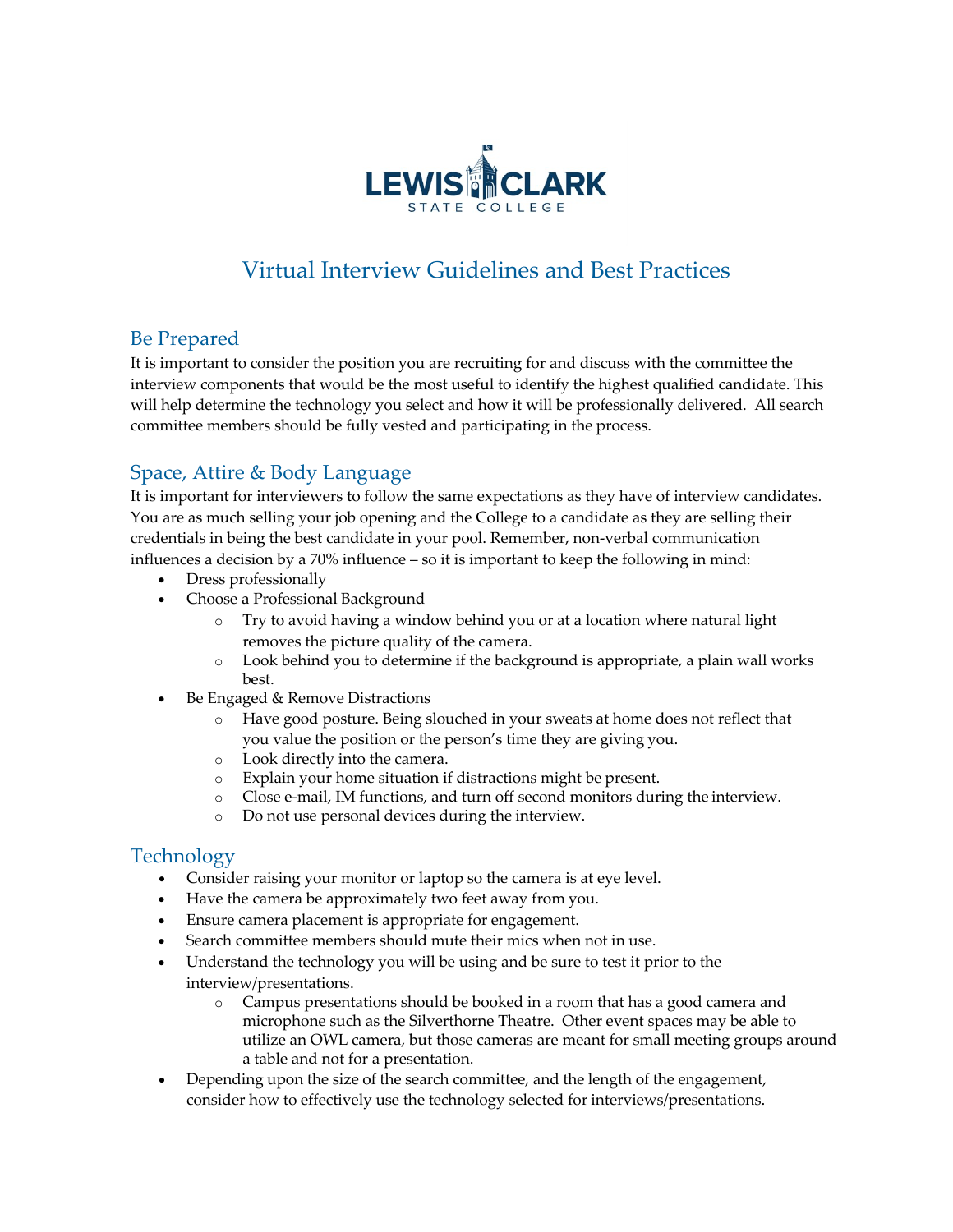- o Identify the search committee member who will create the Zoom link, share the link with campus, be the moderator/host providing introductions and managing waiting rooms and chats or follow-up questions.
- o See the Security and Technology Settings for Zoom section for more information about setting up the Zoom link.
- Recording Interviews
	- o Contact HR in advance if you are wanting to record an interview (only if a search committee member is unable to be present during the interview; NOT to share with others.)
	- State Laws vary and require advance notification and disclosure to candidates.
	- o Confidential Storage and File Share needs to be addressed. You do not want your video to end up going viral (i.e., YouTube).
	- o Recordings are file records and must be retained for three years.

## Interview Importance

- Be Early. Nothing shows disengagement or lack of value in the position if the committee can't be on time for the interview.
- Treat each candidate the same throughout each state of the interview process. Be consistent if you are not, it could create or allow for bias to enter in the process.
	- o If an external candidate is interviewed via Zoom, the internal candidate will interview through Zoom as well.
- Provide each candidate a copy of the interview questions in the chat so they can see as well as hear the questions.
- Ask the same questions to ALL candidates.
- Video and audio can begin unexpectedly or continue when unnoticed don't have a "hot mic" moment.
- Send candidates selected for an interview a link or contact for help if there are technology issues.
- Make sure the candidate knows if they are expected to be on camera and has time toprepare.
- Keep candidates informed about the timing and process.
- What happens if not all candidates selected for interview has access to technology to participate in a video interview setting?
	- o In the event that a candidate was unable to arrange alternate options to participate in a video/virtual setting, it may be possible for the interview to be arranged via phone. The committee needs to consider alternate options to not create an adverse impact to the candidate as well as keeping the interview process as consistent and fair as possible. As a result, the committee may want to do initial interviews for all candidates via phone in this situation. If it is required to have a video interview versus a phone, consult HR to determine if an alternate solution can be identified.
- Address if the position you are interviewing for is remote based, reports to the work site or a combination of both.

## Virtual Tour of Campus & Community and Benefits Information

- Provide candidates with a virtual tour of the LC State Campus.
- Provide a link to LC State Benefits and Perks.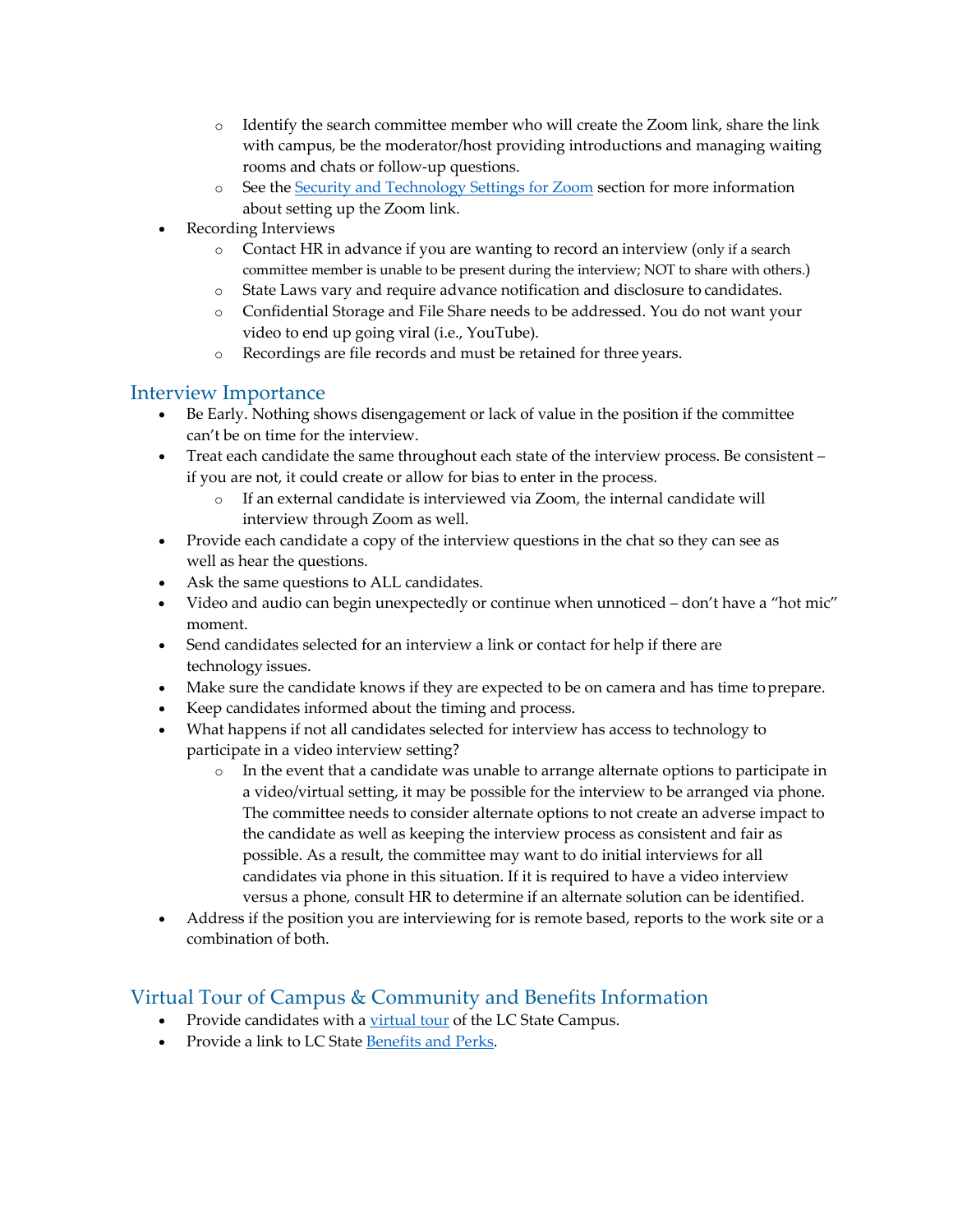# Security and Technology Settings for Zoom

#### Initial Setup

When scheduling your meeting, use these settings:

- Generate meeting ID automatically; do not use the Personal Meeting ID.
- Make sure the passcode is enabled; leave random for security.
- Make sure Waiting Room is selected.
- Video should be On for both the Host and Participants.
- Computer Audio should be selected.
- "Mute participants on entry" should be selected (under Advanced Options).
- Allow participants to join anytime should be unchecked (also under Advanced Options).
- When sending out the invitation, include any meeting rules that are needed. (e.g., No recording devices; only approved participants or observers are allowed; no virtual backgrounds; student, employee, or contractor may be required to use their video camera to ensure that their meeting location does not have any unapproved participant; student, employee, or contractor may be required to show on camera phone is turned off; etc.)

#### On the day of the meeting

- The meeting host starts the Zoom meeting about 10 minutes early to ensure the waiting room is available and active
- If necessary, start the meeting recording immediately before admitting participants from the waiting room
- When ready to begin, the meeting host will admit all participants from the meeting room.

#### At the beginning of the meeting

After all participants have been admitted and any necessary introductions made:

- Briefly reiterate any meeting rules that have been agreed upon
- If recording, remind all participants that the meeting is being recorded.
- Disable participant chat with other participants. This should be set to Host-Only.
- Enable "Gallery View."
- Ensure all participants have their webcams turned on.
- If the meeting rules require, have the identified participant(s) move their webcam slowly around the room to verify that no additional participants are present.
- Observe the participants' behavior during the meeting. If a participant mutes their mic and appears to be speaking to someone, ask them to unmute and state to whom they are talking.

#### Near the end of the meeting

- If it is a time-limited meeting, notify participants verbally when there is 5-10 minutes remaining.
- If required, reverify that no unauthorized participants are in the meeting.

#### End of Meeting

- Announce the meeting over and ask participants to disconnect
- If the meeting is being recorded, end the meeting without stopping the recording.
- If a follow-up discussion is needed, use a different meeting ID and send a separate meeting invitation